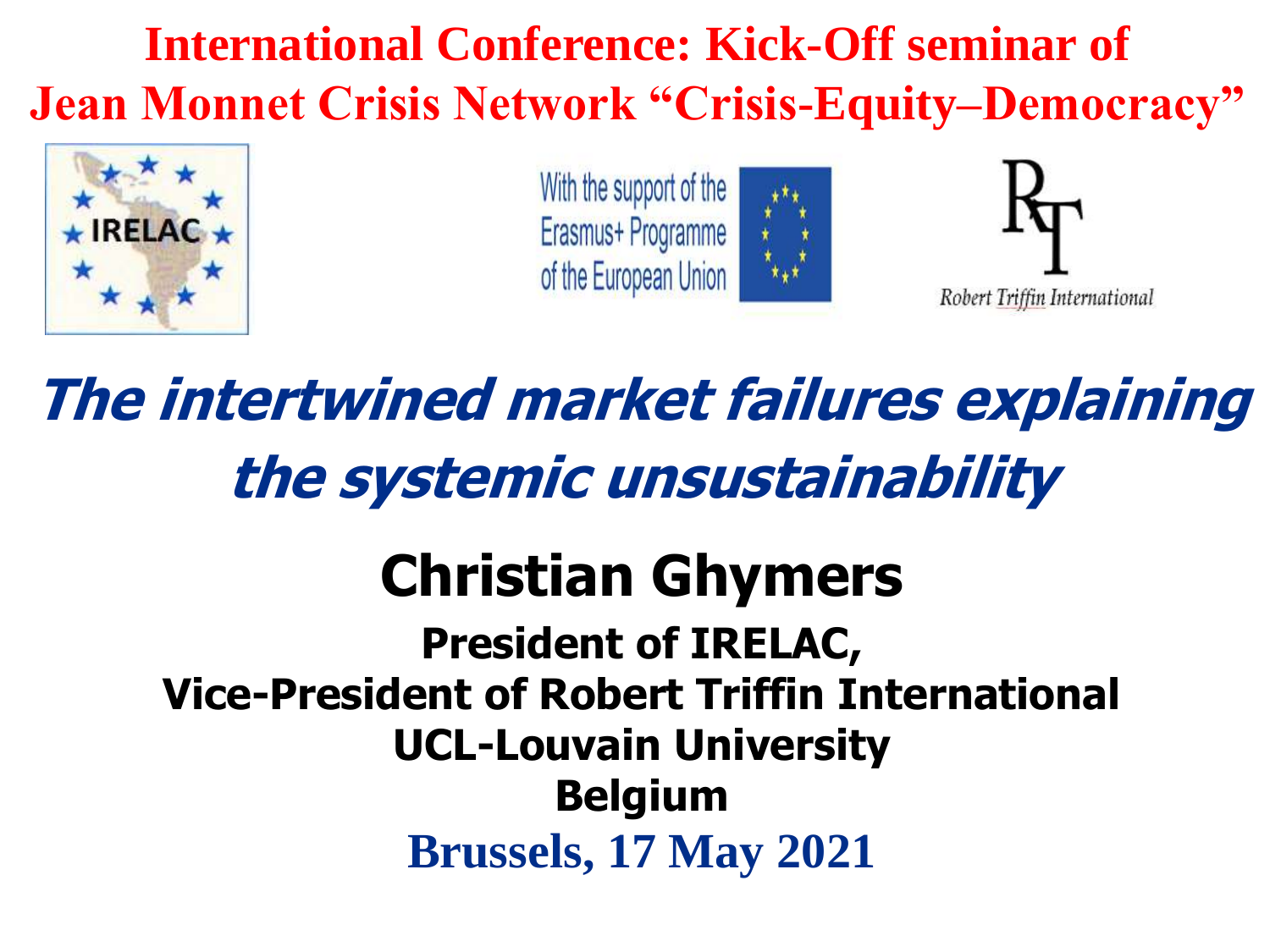## **Systemic unstainability is not only « technical » but also « ethical »**

- = perverse cumulation of ethical and technical errors:
- Due to simultaneous failure of ideologies (left and right) and economists (both sides): no incorporation of externalities
- Result: sacrificing the future = intergenerational injustice and material paradox = disappearance of our societies:
- "me now" is self-destructing: "**tragedy of the commons**" = technical moral hazard process (Lloyd, W. F 1833, Mrs Foote E.N.1856)
- Pope Francis ("Laudato Si: care on our common home", 2015): the survival of humanity requires "*to turn back market into humanity*" by using market corrections for restoring social values
- **Need for a two-handed solution** = **1) « materialistic » individual incentives**: key relative prices changes in energy, in finance, in social cohesion + **2) organisational progress** : multilateralism + longerterm view (=less "machism" & more gender balance) which need a minimum of "ethical" change: ("negentropy")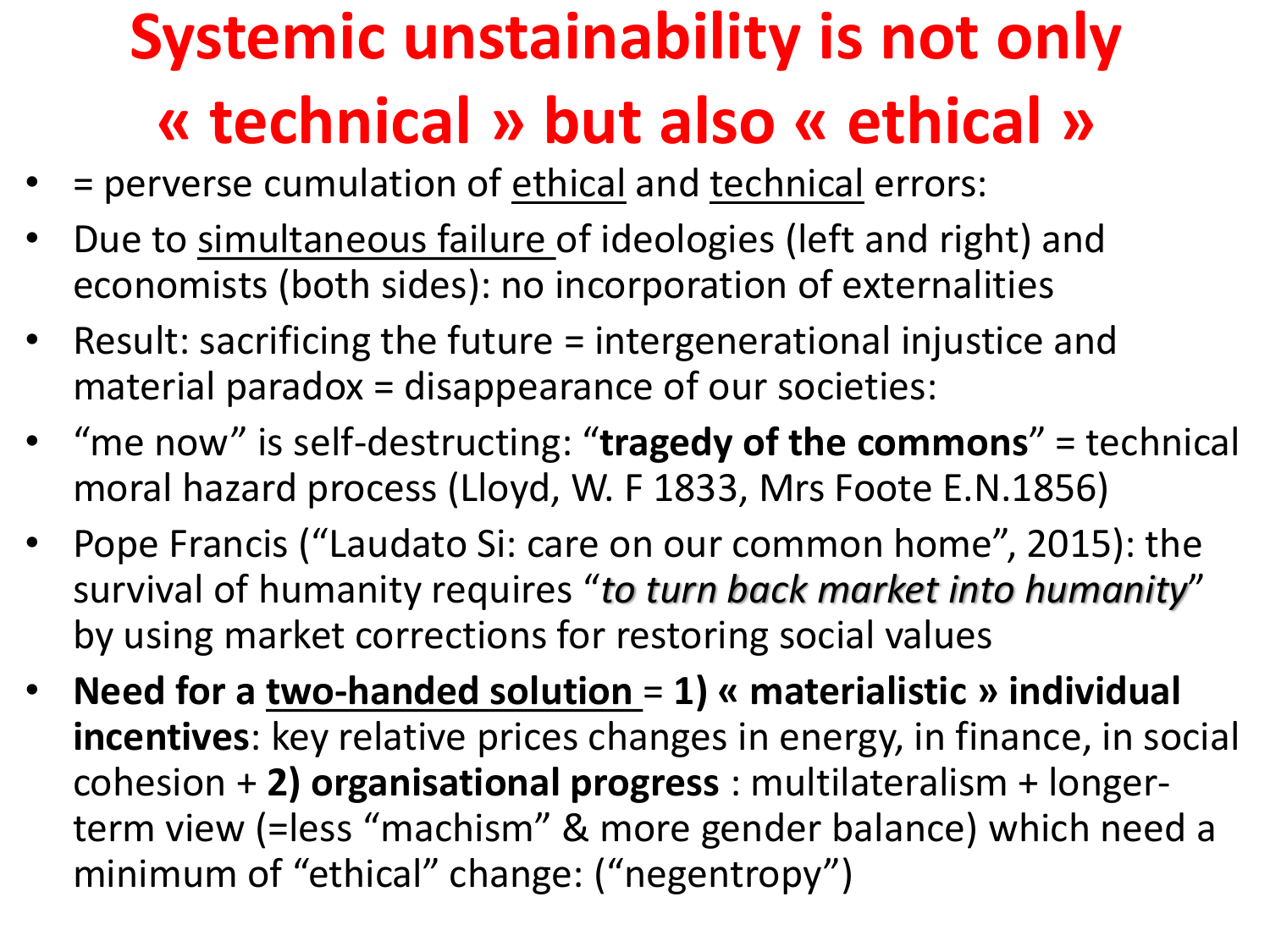# **Major irrational relative prices come from collective short-term preference**

- Roots of unsustainability: myopic relative prices (populist bias) and myopic subsidies (vested interests)
- Why? systemic postponement of costs upon next generations
- => **Over-indebtedness reversed pyramid**: Public debt + Social security debt + Social debt + Environmental debt + Macrofinancial imbalances and fragilities + geopolitical debt (underdevelopment, terrorism)
- => governance gap: no multilateral tools for global challenges, social costs pave the way to populist short-termism
- Urgent need for systemic measures correcting the causes of systemic dysfunctionalities
- Our response: technically feasible only in a systemic approach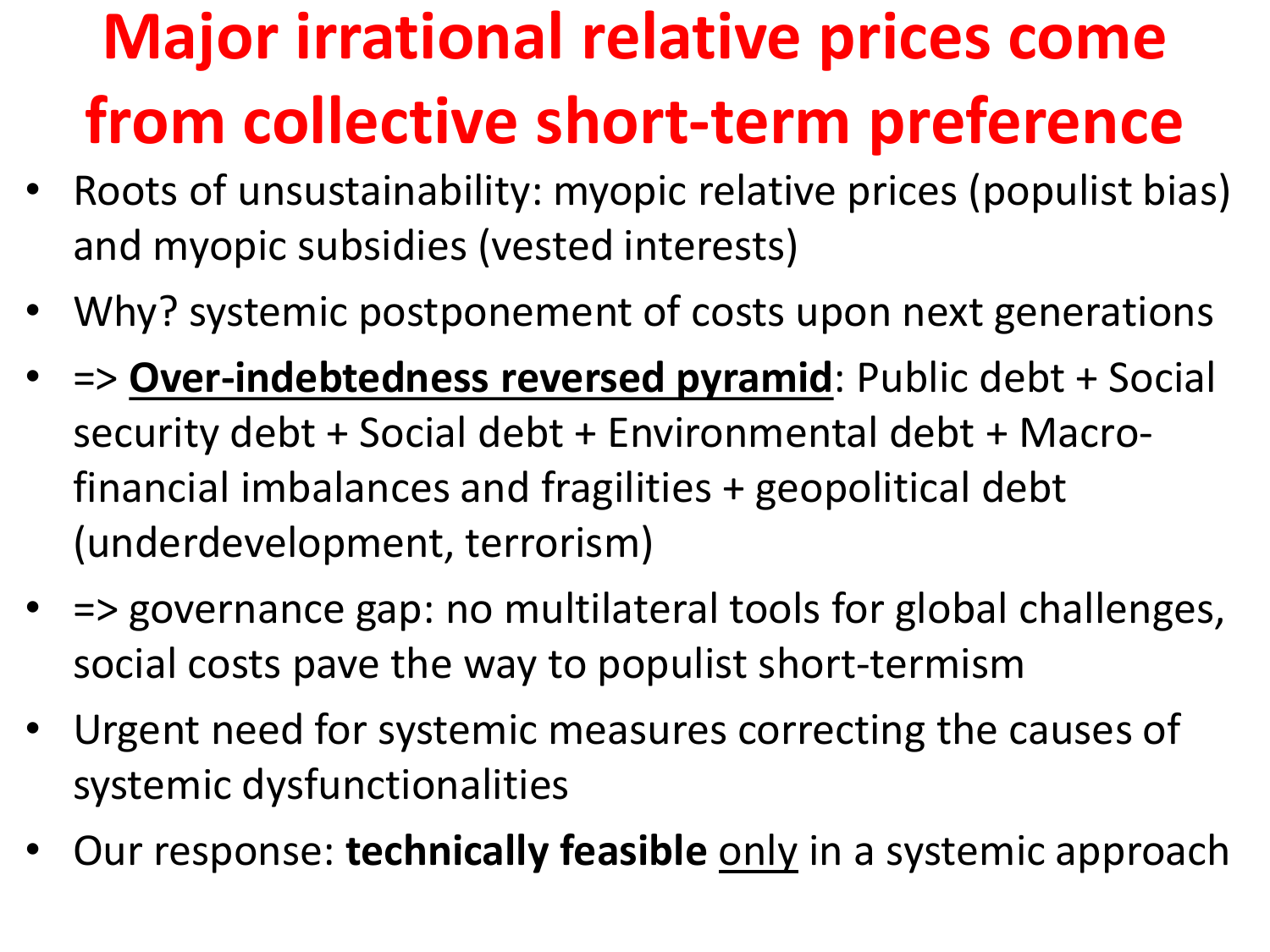#### **In OECD: 2% of GDP wasted for subsidizing fossil energy In LDCs 3.7% and Emerging 7.7% of GDP**

This means a room for manoeuver of \$ 3.000 billions per year !!

Paris Agreement on Climate change requires 1.000 bn of financial flows to emerging and LDCs per year

9. Fuel for Thought: Ditch the Subsidies

#### **Fuel for thought** Money wasted on fuel subsidies could be spent

on education and healthcare.



**Source: IMF**

Source: IMF Working Paper, Global Fossil Fuel Subsidies Remain Large: An Update Based on Country-Level Estimates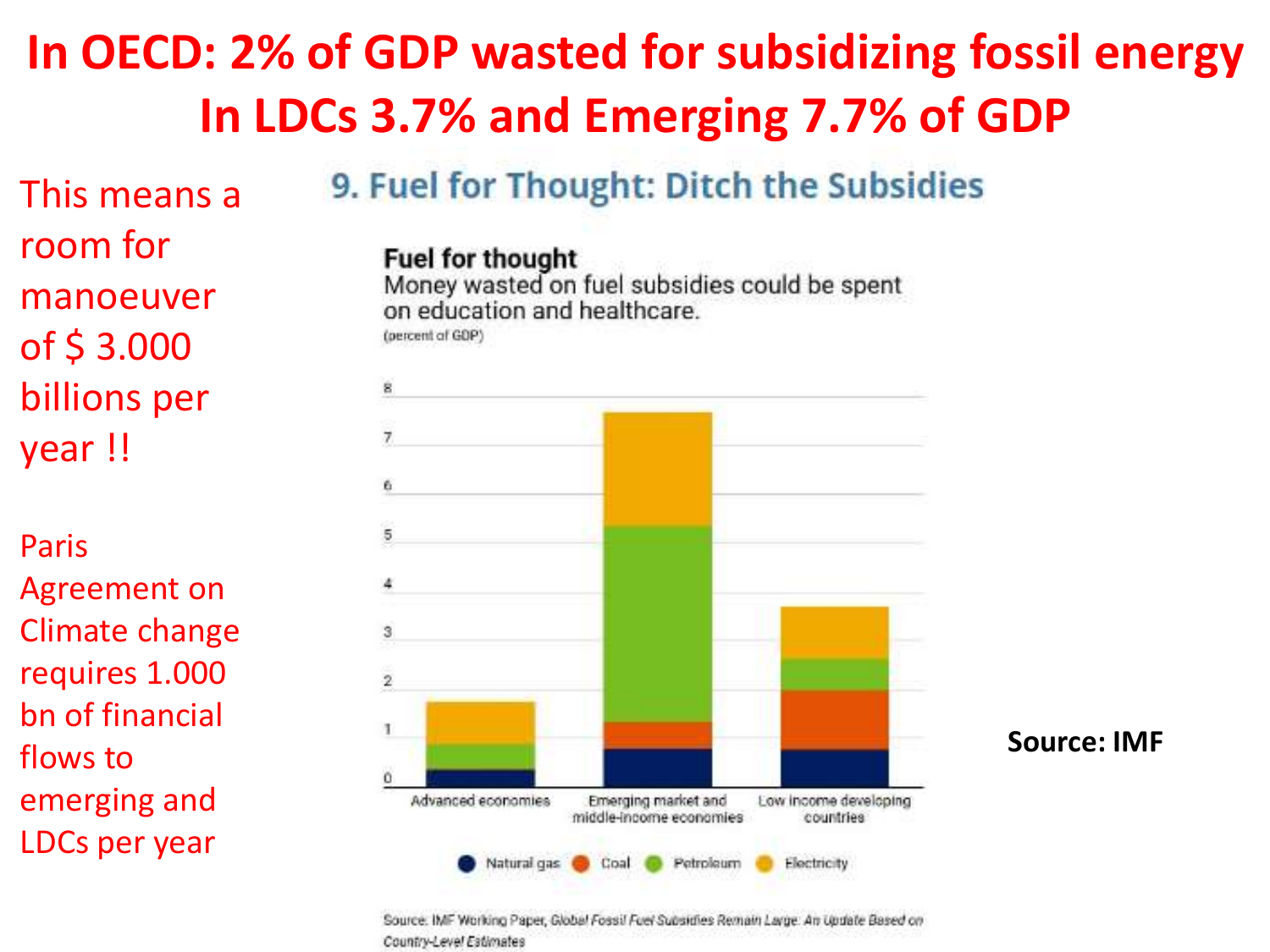# **The single root of the unsustainabilities: « the tragedy of commons »**

**Diagnostic** for the systemic disease?

*unsustainable activities are too profitable! private yield>social returns*

**Mechanism** explaining such divergences?

*Myopic relative prices due to market or subsidies where spillover or public good effects: fossil energies, financial assets, social cohesion:*  their market prices don't incorporate externalities, or subsidies issue wrong market signals

#### **Solutions?**

*Sustainable outputs must be made more profitable through correcting relative prices* with taxes/subsidies, financial regulation, management of global liquidity (safe-assets) as a public good and social inclusion

#### **Feasibility?**

*Yes if 2 conditions are met: governance progress (multilateral + gender balance + citizen support) and broad enough for tackling the whole set of unsustainability: CO2 + over-financialization + global liquidity asymmetry + social exclusion*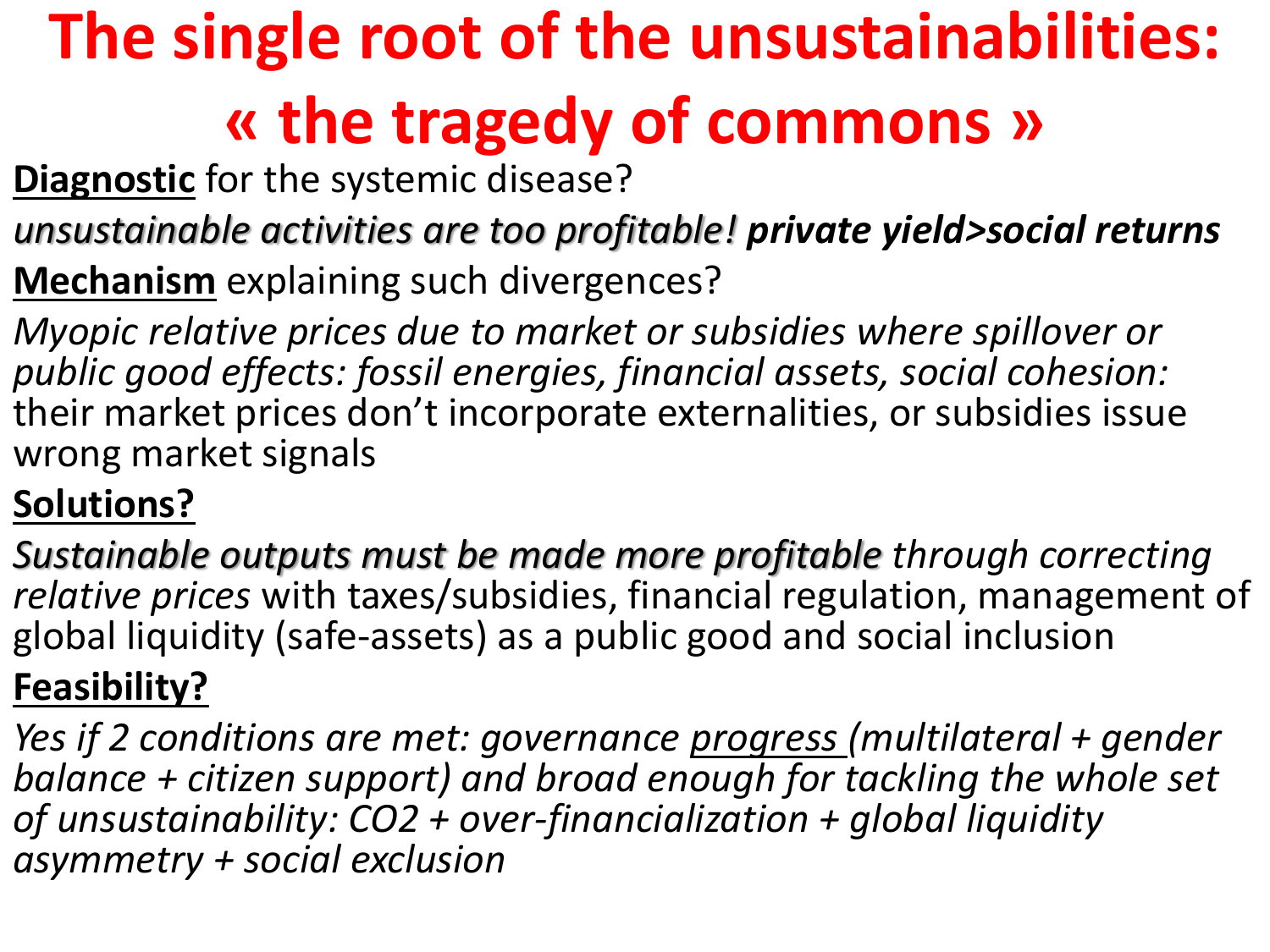# **The intertwinned cumulative process of systemic unsustainability**

- "Greatest market failure" (Lord Stern) is the wrong carbon pricing
- But global warming results of cumulative process combining 3 linked price distortions:
- Cheap CO2 footprint + US\$ safe-assets asymmetry (Triffin Dilemma) + unregulated financial globalization (inner instability of financial markets)
- **Triffin Dilemma** (TD) => 2 big distortions spurring global warming and able to impede decarbonization
- 1) \$ asymmetry biases global saving flows towards US over-consumption
- 2)  $\oint$  quasi-monopoly of access to Fed "safe-asset" => global liquidity instability => financial yields > real yields absorbing real resources and reducing total factor productivity
- = strong, costly cumulative process impeding decarbonization and creating macro-instability => social and political instability => populism (short-term views)
- $\Rightarrow$  Need for a global systemic solution tackling the main price distortions: **HOW?**
- 1) Imposing a predictable rising path for carbon price with flexible carbon tax for the difference with world market prices (Monnet Network proposal: Schulmeister's chap. 20)
- 2) IMF issuing "Multilateral safe-asset" for regulating global liquidity (acting as a global LOLR: RTI's proposal)
- 3) Regulating financial globalization (ex. auction system impeding continuous trading and excess of speculation with algorithms, see Schulmeister's Chap 20)
- 4) Paying for social cohesion: financing collective goods by fiscal multilateral cooperation (preventing under-pricing of social costs of exclusion and tax-free riders)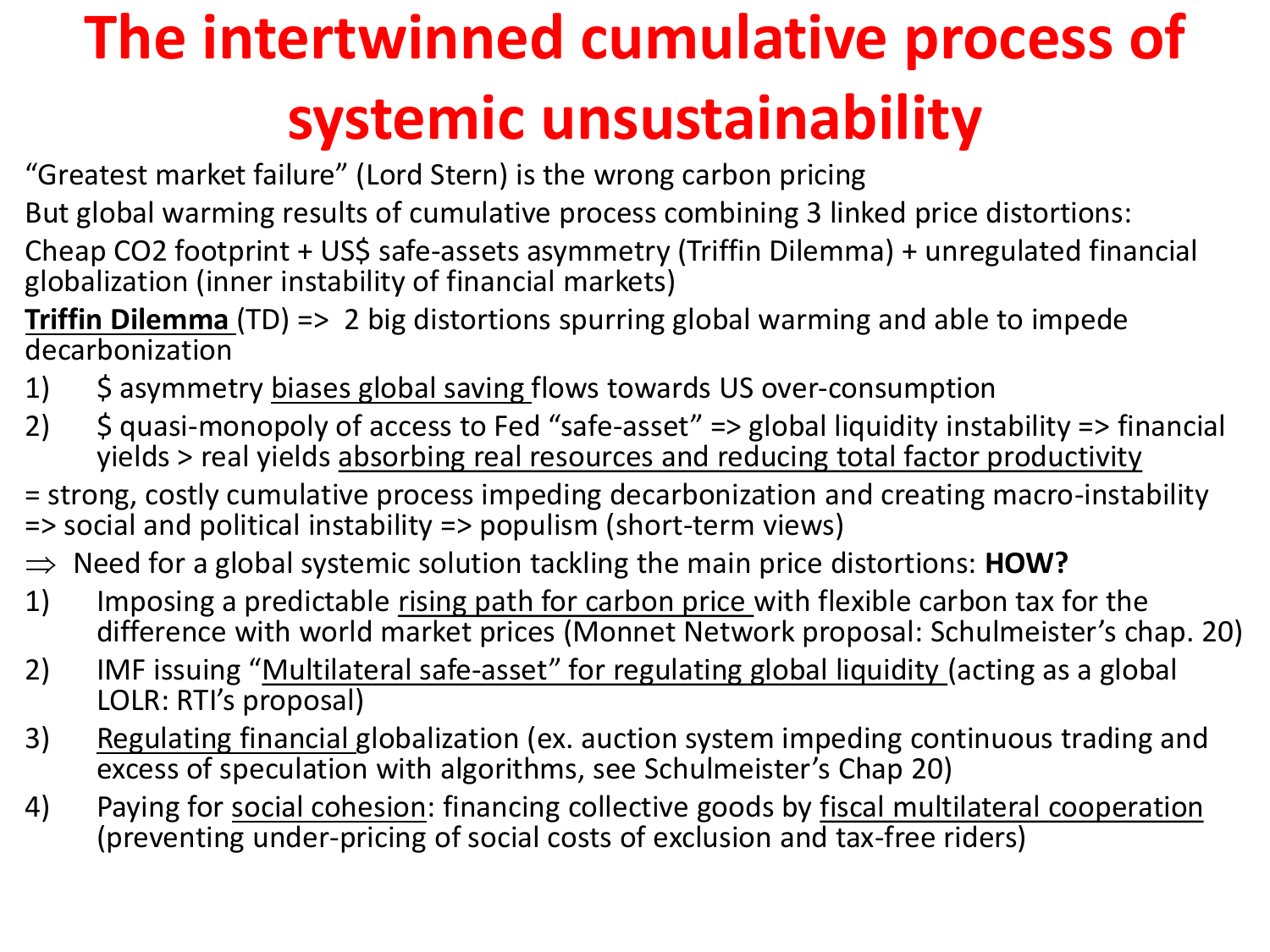### **The failed IMS: rising global imbalances**

1. Net International Investment Position, 1990-2019<sup>1</sup> (Percent of world GDP)

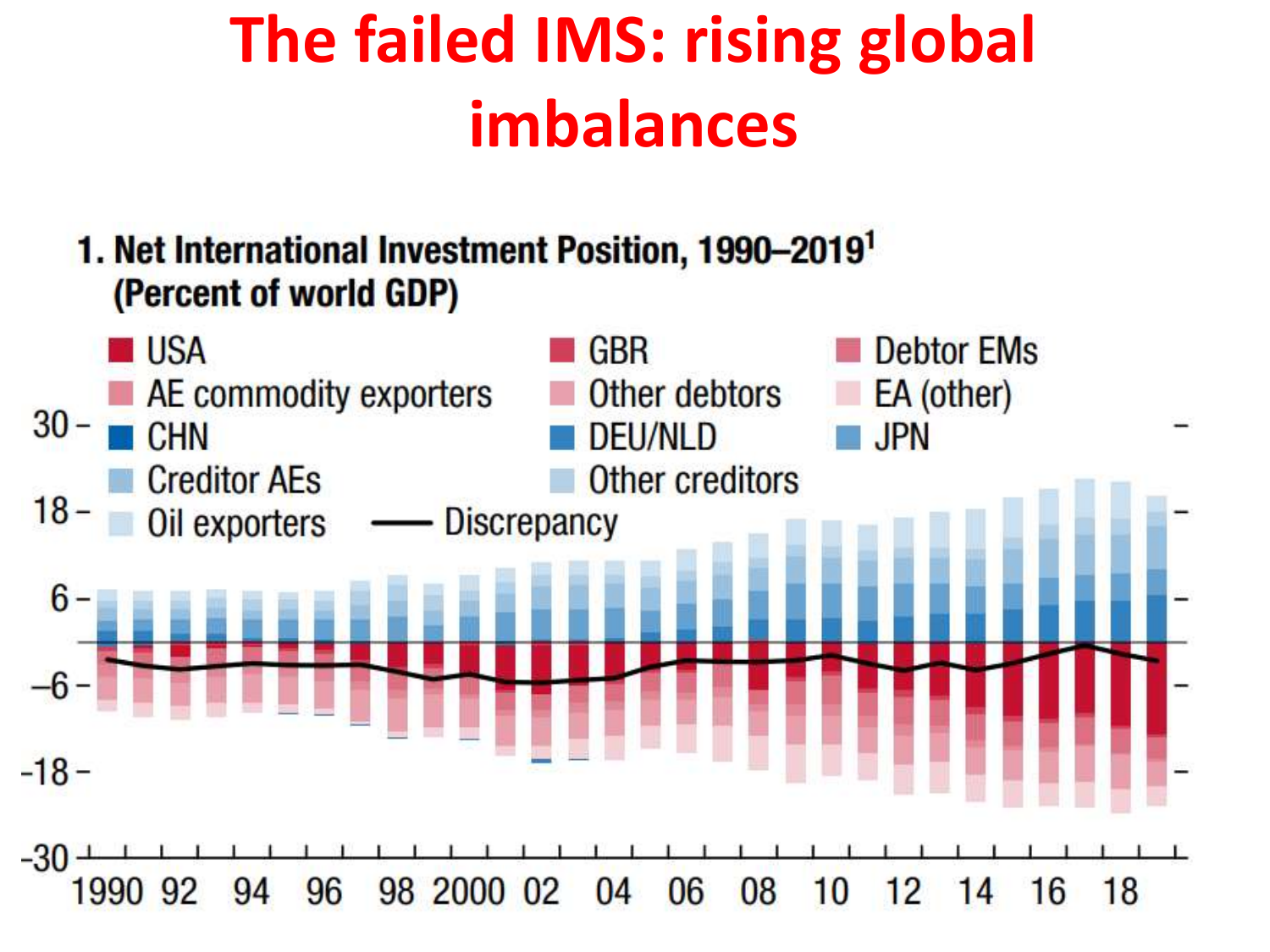### **The failed IMS: rising global imbalances**

#### **NFA position**

(in billions of current US dollars)

| 2000    |                                       |                     |                |           |      |      |      |      |      |      |      |      |      |
|---------|---------------------------------------|---------------------|----------------|-----------|------|------|------|------|------|------|------|------|------|
|         |                                       |                     |                |           |      |      |      |      |      |      |      |      |      |
| $0 -$   |                                       |                     |                |           |      |      |      |      |      |      |      |      |      |
| $-1000$ |                                       | 1981 1983 1985 1987 | 1989 1991 1993 | 1995 1997 | 1999 | 2001 | 2003 | 2005 | 2007 | 2009 | 2011 | 2013 | 2015 |
|         |                                       |                     |                |           |      |      |      |      |      |      |      |      |      |
|         |                                       |                     |                |           |      |      |      |      |      |      |      |      |      |
| $-4000$ |                                       |                     |                |           |      |      |      |      |      |      |      |      |      |
|         | $-5000$ $\qquad \qquad \qquad \qquad$ |                     |                |           |      |      |      |      |      |      |      |      |      |
|         |                                       |                     |                |           |      |      |      |      |      |      |      |      |      |
| $-7000$ |                                       |                     |                |           |      |      |      |      |      |      |      |      |      |
| $-8000$ |                                       |                     |                |           |      |      |      |      |      |      |      |      |      |

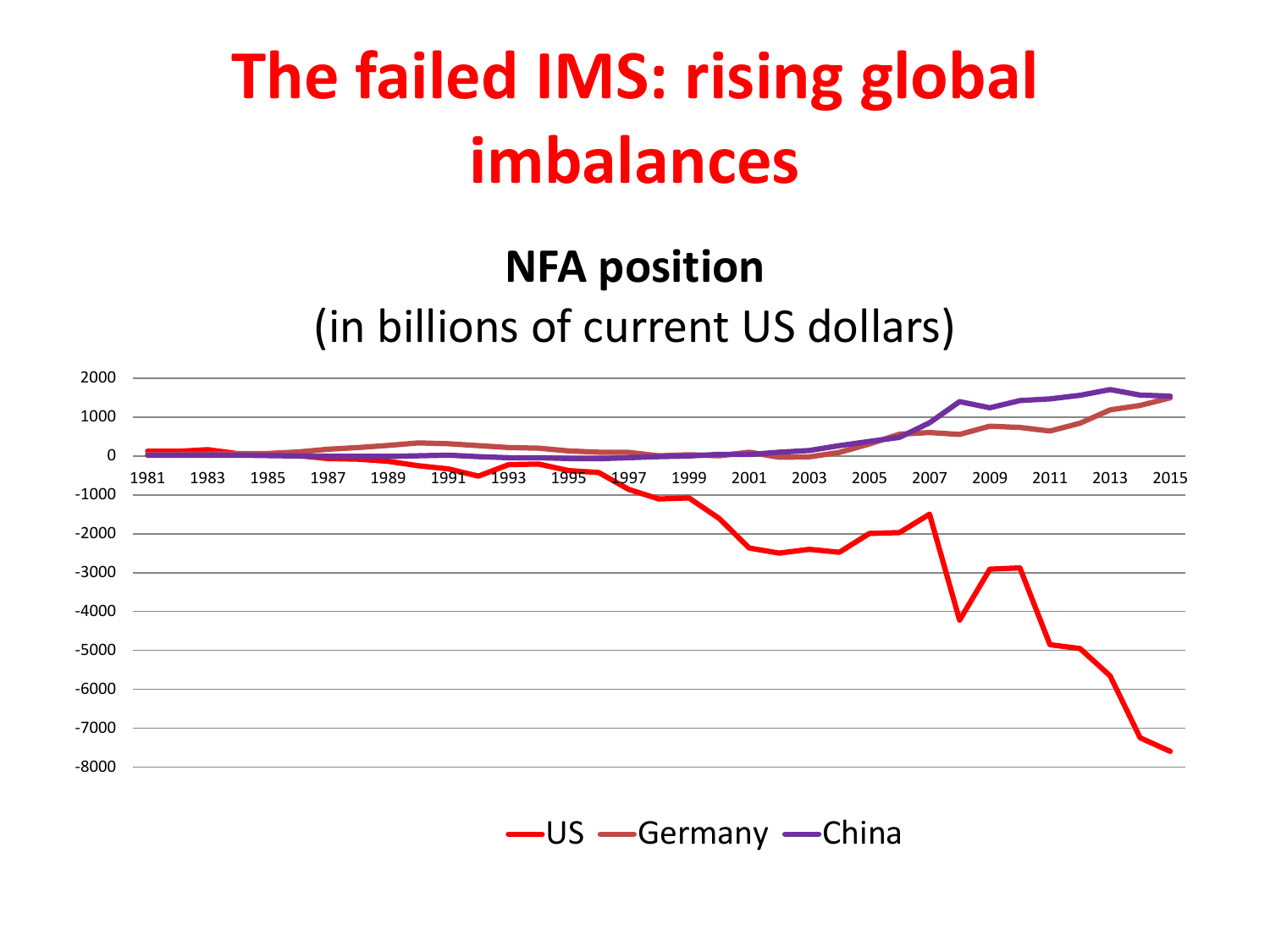#### **The US dollar de facto global LOLR gives quasi-monopoly to US\$ as safe-asset**

Foreign official holdings of Treasury notes v the Fed's holdings **USD billion** 

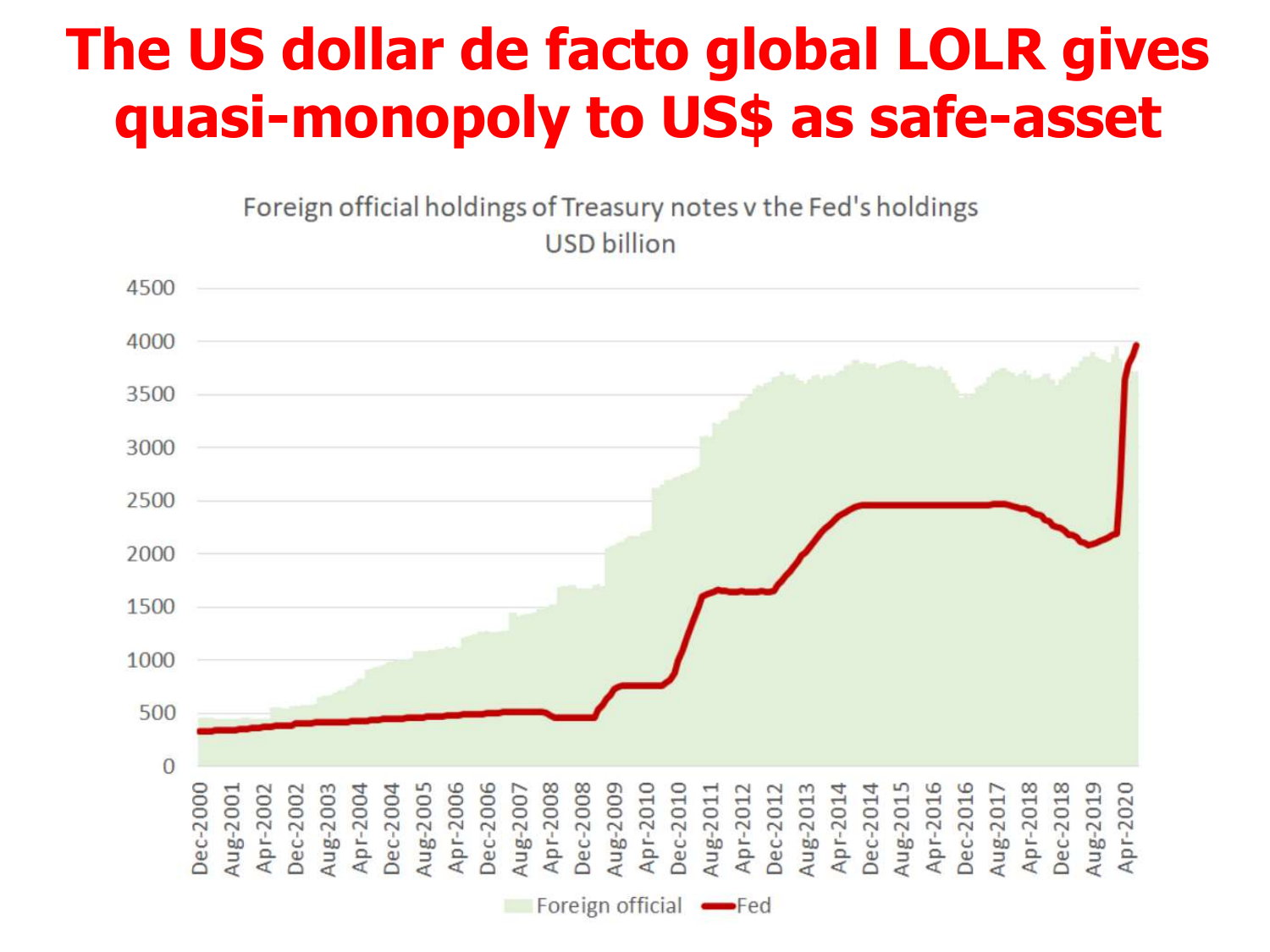## **Global Monetary Base and US Stock exchange performance**



Note: QE1 (11/25/08-3/31/10) = \$1.24th in mortgage securities; expanded (3/16/09-3/31/10) = \$300bn in Treasuries, QE2 (11/3/10-6/30/11) = \$600bn in Treasuries. QE3 (9/13/12-10/29/14) = \$40bn/month in mortgage securities (open ended); expanded (12/12/12-10/1/14) = \$45bn/month in Treasuries. QT (10/1/17-7/31/19) = balance sheet pared by \$675bn. RM (11/1/19-3/15/20) = reserve management, \$60bn/month in Treasury bills. QE4 (3/16/20-infinity). Source: Federal Reserve Board, Standard & Poor's and Haver Analytics.